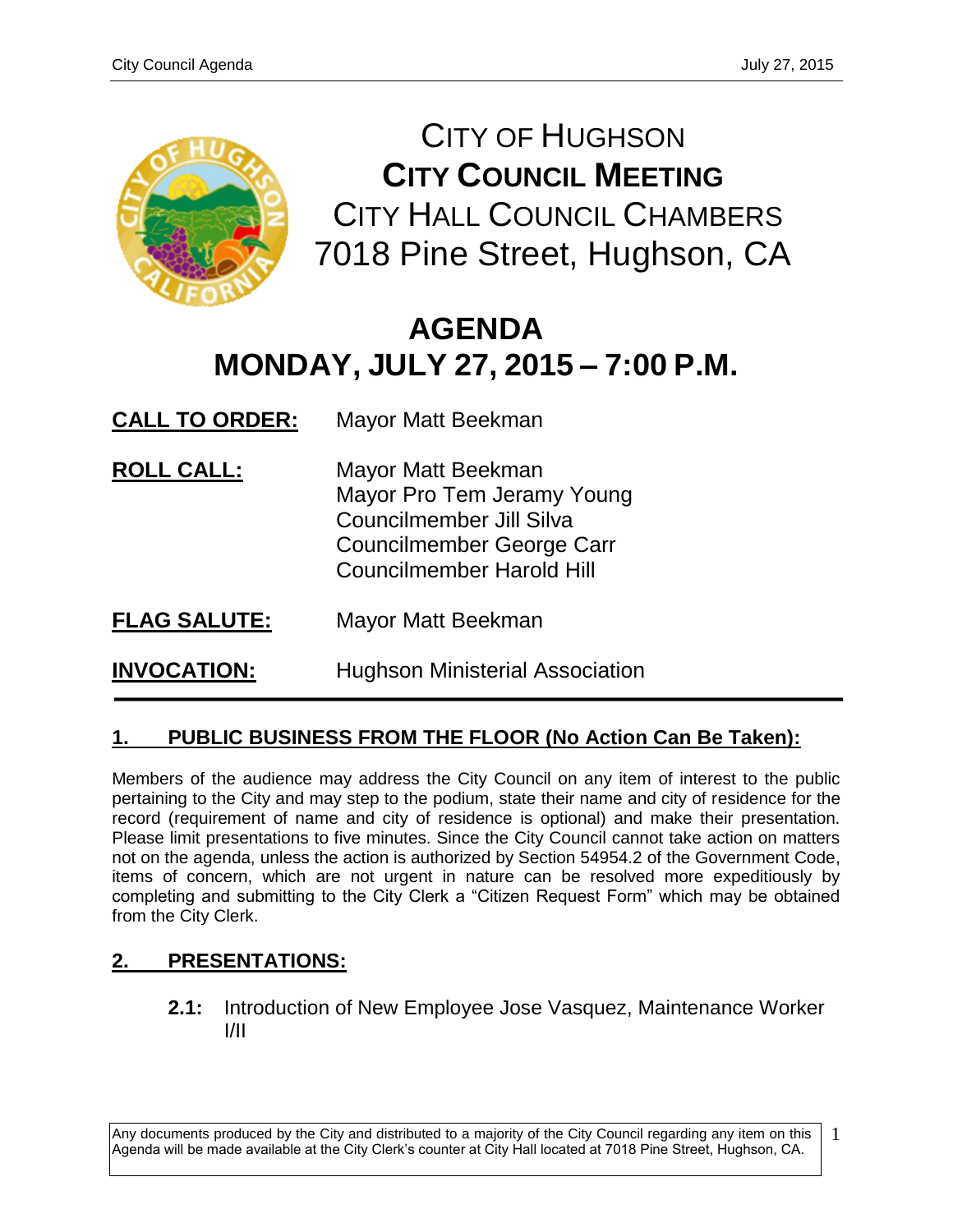#### **3. CONSENT CALENDAR:**

**All items listed on the Consent Calendar are to be acted upon by a single action of the City Council unless otherwise requested by an individual Councilmember for special consideration. Otherwise, the recommendation of staff will be accepted and acted upon by roll call vote.**

- **3.1:** Approve the Minutes of the Regular Meeting of July 13, 2015.
- **3.2:** Approve the Warrants Register.
- **3.3:** Consider the Request by the Hughson Chamber of Commerce to Have and Sell Alcohol at the Hughson Fruit and Nut Festival - Saturday, September 19 and Sunday, September 20, 2015
- **3.4**: Approve the lease agreement with Holtzclaw Compliance to occupy office space at the Hughson Business Incubation Center (City Hall Annex Building) at 7012 Pine Street and authorize the City Manager to execute the lease agreement inclusive of any final edits by the City Attorney.
- **3.5:** Waive the second reading of Ordinance No. 2015-07, an Ordinance of the City Council of the City of Hughson, adding a new Chapter to the Hughson Municipal Code (HMC), Chapter 17.03.062 – Reasonable Accommodation
- **3.6:** Waive the second reading of Ordinance No. 2015-08, an Ordinance of the City Council of the City of Hughson, amending the Hughson Municipal Code (HMC) Chapter 17 – Zoning, regarding Transitional and Supportive Housing.
- **3.7:** Waive the second reading of Ordinance No. 2015-09, an Ordinance of the City Council of the City of Hughson, amending the Hughson Municipal Code (HMC) Chapters 8.08.010 – Definitions, 8.08.035 – Animals as a nuisance, 8.26.020 – Definitions, 8.26.050 – Property maintenance standards and unlawful conditions, 10.32.290 – Commercial vehicle parking, 17.02.008 – Residential zones, 17.02.012 – Commercial zones, and 17.02.020 – Public use zones.
- **3.8:** Review and Approve the Treasurer's Report: Investment Portfolio Report – May 2015
- **3.9:** Review and approve the City of Hughson Treasurer's Report for May 2015.

Any documents produced by the City and distributed to a majority of the City Council regarding any item on this Agenda will be made available at the City Clerk's counter at City Hall located at 7018 Pine Street, Hughson, CA. 2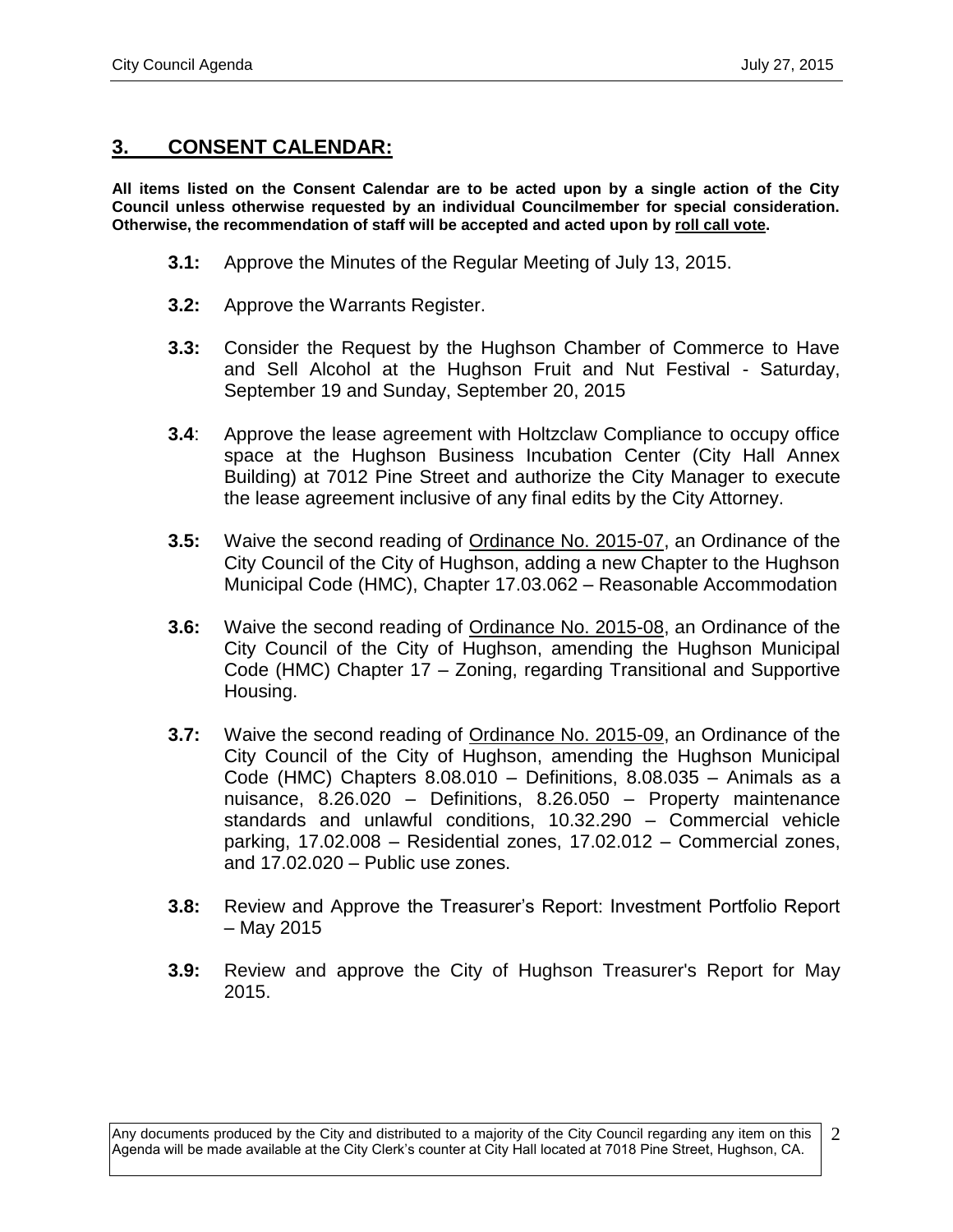## **4. UNFINISHED BUSINESS:**

## **5. PUBLIC HEARING TO CONSIDER THE FOLLOWING:**

#### **6. NEW BUSINESS:**

**6.1:** Adopt Resolution No. 2015-23, awarding the Hughson Avenue Improvement Project to McFadden Construction, Inc. in the amount of \$131,975 and authorizing a 10% construction contingency as well as a 10% set-aside for construction testing and inspections.

## **7. CORRESPONDENCE:**

#### **8. COMMENTS:**

**8.1:** Staff Reports and Comments: (Information Only – No Action)

**City Manager:** 

**City Clerk:**

**Community Development Director:**

**Director of Finance:**

**Police Services:**

**City Attorney:**

- **8.2:** Council Comments: (Information Only No Action)
- **8.3:** Mayor's Comments: (Information Only No Action)

#### **9. CLOSED SESSION TO DISCUSS THE FOLLOWING:**

**9.1: PUBLIC EMPLOYEE PERFORMANCE EVALUATION** pursuant to Government code Section 54957:

Title: City Manager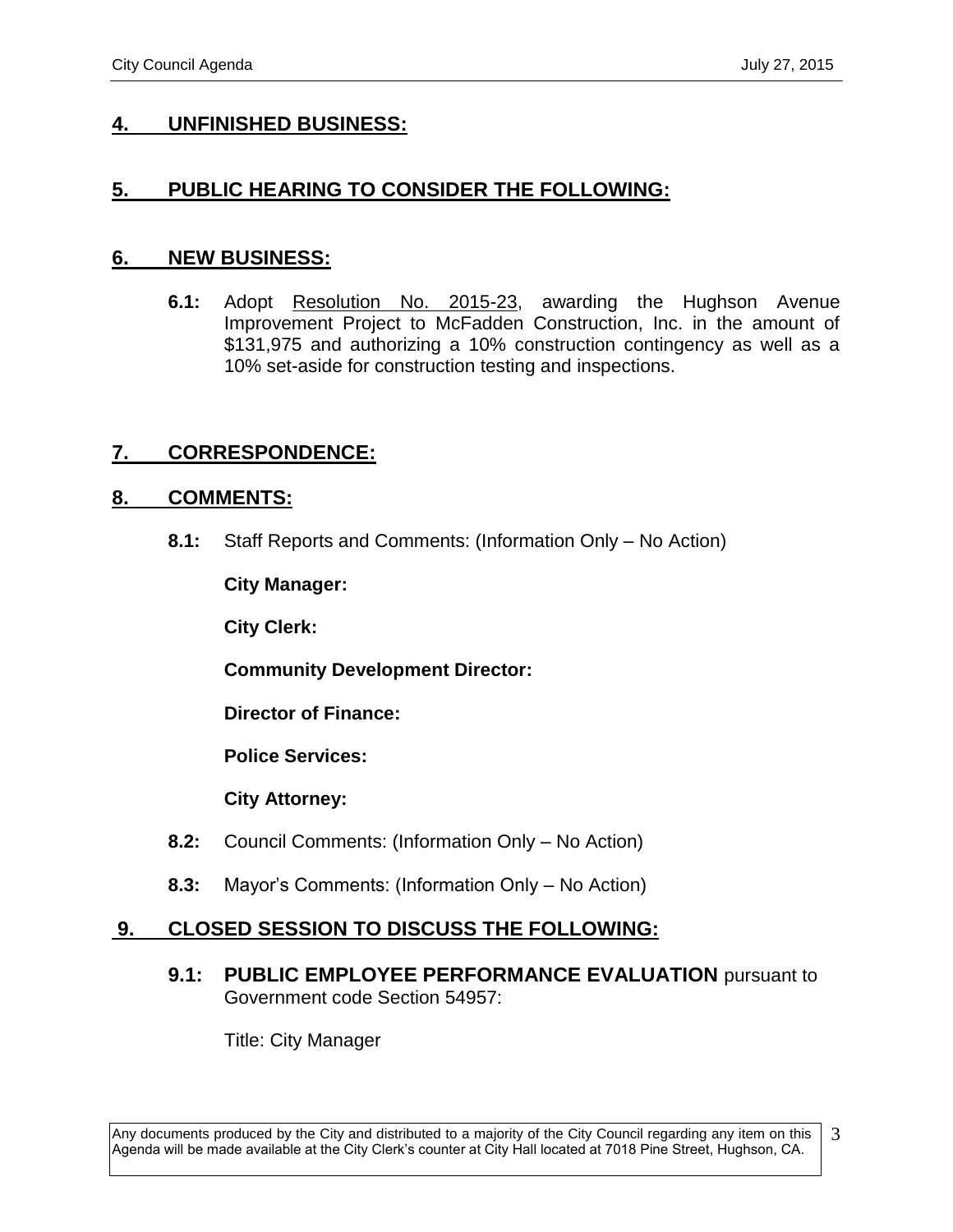## **10. REPORT FROM CLOSED SESSION:**

## **ADJOURNMENT:**

#### **WAIVER WARNING**

If you challenge a decision/direction of the City Council in court, you may be limited to raising only those issues you or someone else raised at a public hearing(s) described in this Agenda, or in written correspondence delivered to the City of Hughson at or prior to, the public hearing(s).

#### **UPCOMING EVENTS:**

| <b>August 4</b>  | National Night Out!                                                  |
|------------------|----------------------------------------------------------------------|
| <b>August 10</b> | City Council Meeting, City Hall chambers, 7:00 p.m.                  |
| <b>August 13</b> | Hughson Farmer's Market, Downtown Hughson, Charles St, 4:00-8:00 p.m |
| <b>August 24</b> | City Council Meeting, City Hall chambers, 7:00 p.m.                  |
| <b>August 27</b> | Hughson Farmer's Market, Downtown Hughson, Charles St, 4:00-8:00 p.m |

#### **RULES FOR ADDRESSING CITY COUNCIL**

Members of the audience who wish to address the City Council are requested to complete one of the forms located on the table at the entrance of the Council Chambers and submit it to the City Clerk. **Filling out the card is voluntary.**

#### **AFFIDAVIT OF POSTING**

| DATE:        | July 23, 2015     | TIME:  | $5:00 \text{ pm}$ |
|--------------|-------------------|--------|-------------------|
| <b>NAME:</b> | Marilyn Castaneda | TITLE: | Management Intern |

#### **AMERICANS WITH DISABILITIES ACT/CALIFORNIA BROWN ACT NOTIFICATION FOR THE CITY OF HUGHSON**

This Agenda shall be made available upon request in alternative formats to persons with a disability; as required by the Americans with Disabilities Act of 1990 (42 U.S.C. Section 12132) and the Ralph M. Brown Act (California Government Code Section 54954.2).

**Disabled or Special needs Accommodation**: In compliance with the Americans with Disabilities Act, persons requesting a disability related modification or accommodation in order to participate in the meeting and/or if you need assistance to attend or participate in a City Council meeting, please contact the City Clerk's office at (209) 883-4054. Notification at least 48-hours prior to the meeting will assist the City Clerk in assuring that reasonable accommodations are made to provide accessibility to the meeting.

Any documents produced by the City and distributed to a majority of the City Council regarding any item on this Agenda will be made available at the City Clerk's counter at City Hall located at 7018 Pine Street, Hughson, CA. 4